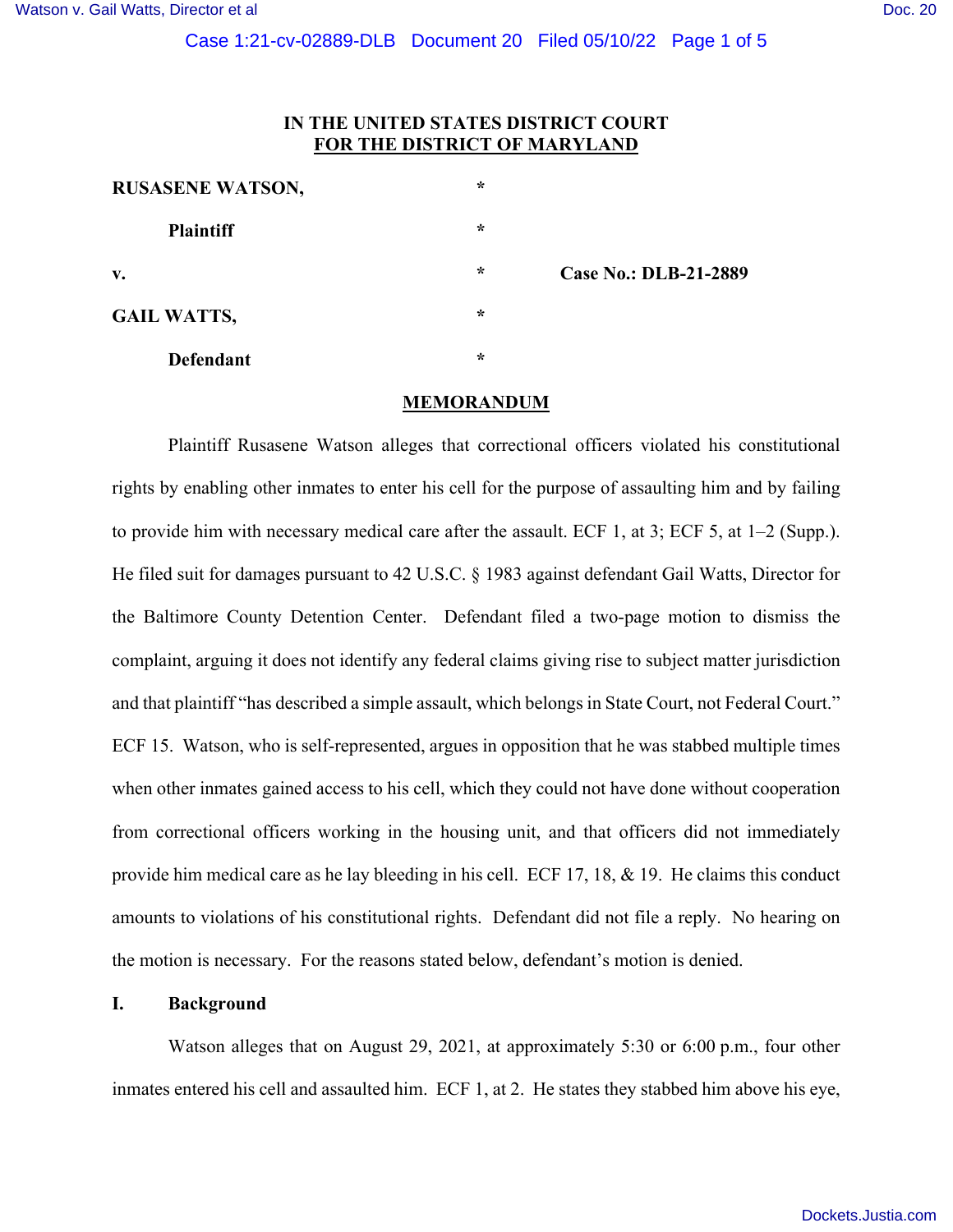# Case 1:21-cv-02889-DLB Document 20 Filed 05/10/22 Page 2 of 5

which necessitated emergent care at St. Joseph's Hospital in Towson, Maryland. *Id*. Watson alleges that, after the assault, he learned that the assailants were members of the Black Guerilla Family ("BGF") and that "they r[u]n th[e] jail, not the officers." *Id*. Watson also claims he was told that the assailants "were sending more people after [him]." *Id*. at 3.

 Watson alleges that correctional officers allowed the assailants in his cell so that they could assault him and then opened his cell door to let the assailants out after the assault. *Id.* The officer who released the assailants left Watson in the cell "bleeding out." *Id.* Ultimately, Watson went to the hospital, and when he returned, he went to a friend's cell instead of his own because he feared that correctional officers would help his assailants attack him again. *Id*. Watson was discovered in the wrong cell, given an infraction, and forced to serve his segregation sentence in the same housing unit as the men who assaulted him. *Id*. He claims he was harassed every day while on segregation. *Id*.

 On September 21, 2021, Watson was returned to general population where two of his assailants were housed. *Id.* at 4. The following evening, he heard through the vent in his cell that there was another plan to assault him. *Id*. at 5. Three inmates then motioned for a correctional officer to open Watson's cell door, and after the door was opened, Watson asked them what they wanted. *Id.* He claims they told him to leave the housing area or they would make him leave. *Id*. Because he believed other inmates were "out to kill [him]," Watson "signed on to protective custody." *Id*.

#### **II. Standard of Review**

Defendant moves to dismiss the complaint under "Rule 12" because the Court "lacks jurisdiction over the matter." ECF 15, at 2. "A motion to dismiss based on lack of subject matter jurisdiction pursuant to Rule  $12(b)(1)$  raises the question of whether the Court has the competence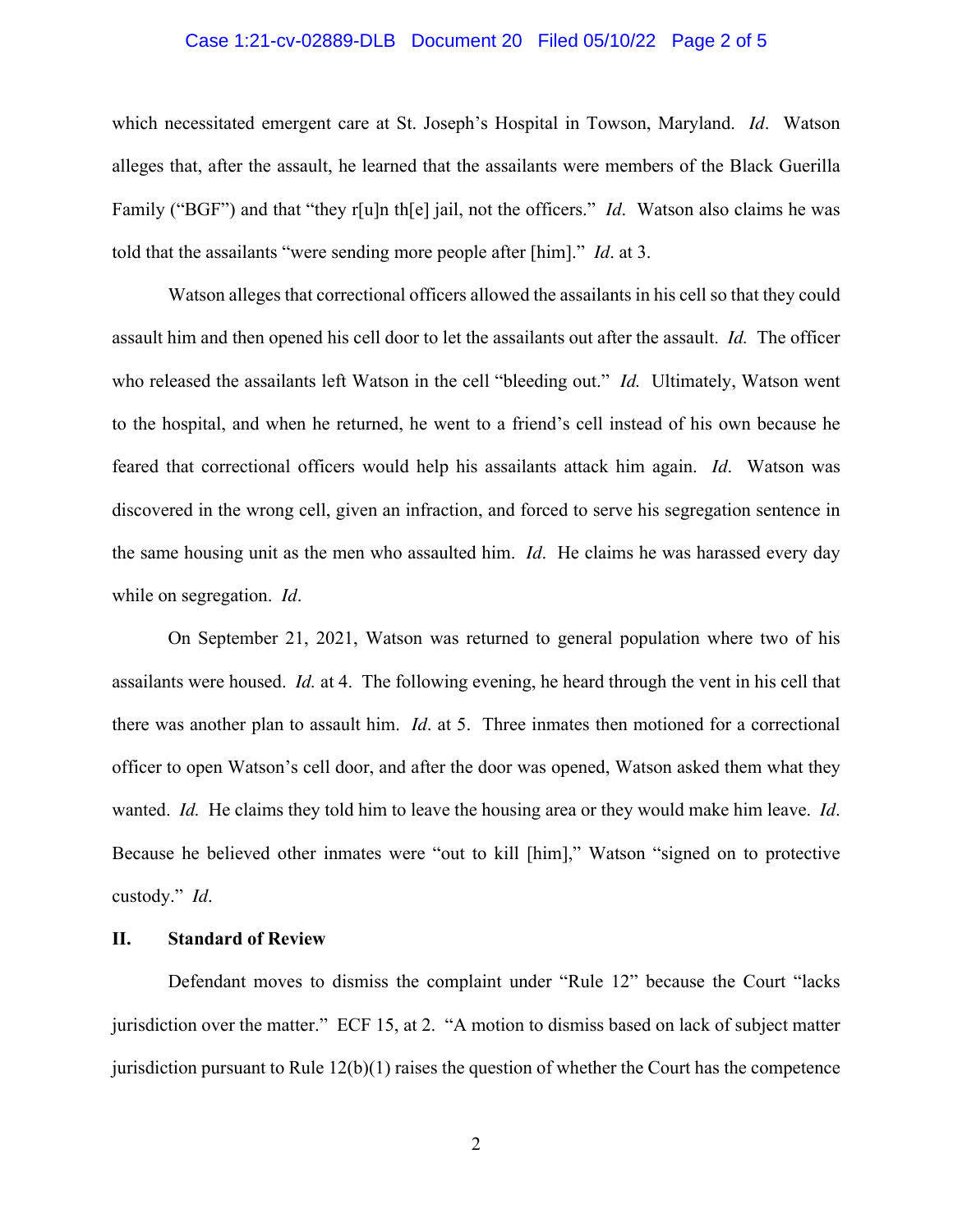## Case 1:21-cv-02889-DLB Document 20 Filed 05/10/22 Page 3 of 5

or authority to hear the case." *Davis v. Thompson*, 367 F. Supp. 2d 792, 799 (D. Md. 2005). "Federal courts are courts of limited jurisdiction[,]" possessing "only that power authorized by Constitution and statute." *Robb Evans & Assocs., LLC v. Holibaugh*, 609 F.3d 359, 362 (4th Cir. 2010) (quoting *Kokkonen v. Guardian Life Ins. Co.*, 511 U.S. 375, 377 (1994)). The plaintiff, as the party asserting jurisdiction, bears the burden of establishing it. *Id.* Where, as here, defendants contest subject matter jurisdiction "by contending that, even assuming that the allegations are true, the complaint fails to set forth facts upon which jurisdiction is proper"—a facial challenge to jurisdiction—the plaintiff "is afforded the same procedural protections as he would receive under a Rule 12(b)(6) consideration[.]" *Durden v. United States*, 736 F.3d 296, 300 (4th Cir. 2013) (quoting *Kerns v. United States*, 585 F.3d 187, 192 (4th Cir. 2009)) (internal quotation marks omitted). Dismissal for lack of subject matter jurisdiction is proper "where a claim fails to allege facts upon which the court may base jurisdiction." *Davis*, 367 F. Supp. 2d at 799 (citing *Crosten v. Kamauf*, 932 F. Supp. 676, 679 (D. Md. 1996)).

#### **III. Discussion**

 The complaint alleges conduct that, if proven, amounts to a violation of Watson's Eighth or Fourteenth Amendment rights, depending upon whether Watson was a pre-trial detainee at the time of the assault. "The Eighth Amendment protects prisoners from 'unnecessary and wanton infliction of pain.'" *Thompson v. Commonwealth of Virginia*, 878 F.3d 89, 97 (4th Cir. 2017) (quoting *Estelle v. Gamble*, 429 U.S. 97, 102 (1976)). Under the Eighth Amendment, prison officials must "take reasonable measures to guarantee the safety of . . . inmates." *Id.* (quoting *Whitley v. Albers*, 475 U.S. 312, 319–20 (1986)). "Being violently assaulted in prison is simply not part of the penalty that criminal offenders pay for their offenses against society." *Farmer*, 511 U.S. at 834 (quoting *Rhodes v. Chapman*, 452 U.S. 337, 347 (1981)). The protections afforded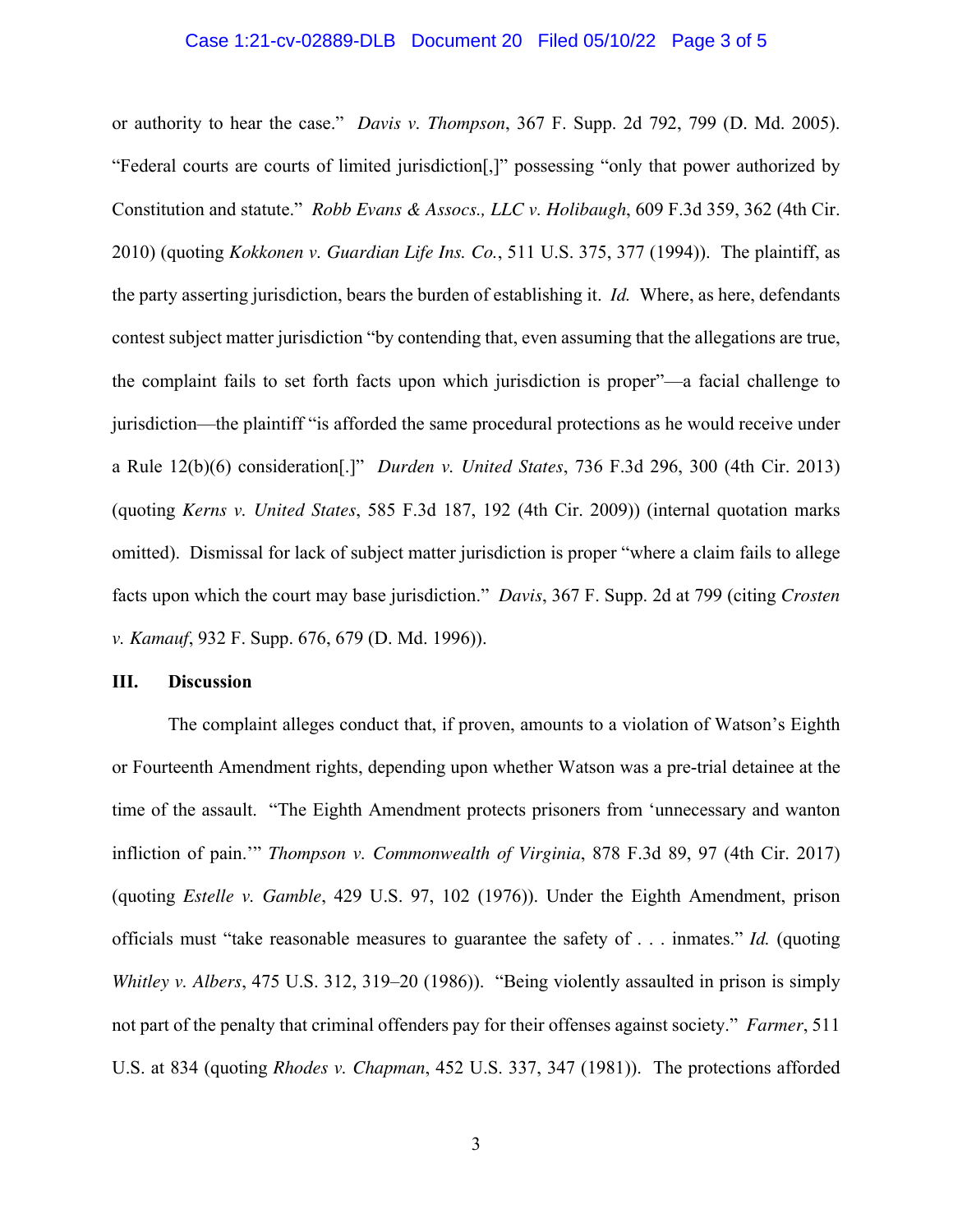## Case 1:21-cv-02889-DLB Document 20 Filed 05/10/22 Page 4 of 5

convicted prisoners under the Eighth Amendment extend to pretrial detainees through the Due Process Clause of the Fourteenth Amendment. *Young v. City of Mt. Ranier*, 238 F.3d 567, 575 (4th Cir. 2001) (citing *City of Revere v. Mass. Gen. Hosp.*, 463 U.S. 239, 243–44 (1983)). Accordingly, the deliberate indifference standard applies "where prison officials are accused of deliberate indifference to a substantial risk of serious harm to prison inmates" or pretrial detainees. *See Parrish ex rel. Lee v. Cleveland*, 372 F.3d 294, 302 (4th Cir. 2004) (citing *Young*, 238 F.3d at 575). To prevail on a claim for failure to protect from attack by another inmate or detainee, a plaintiff must show that a prison official "kn[ew] of and disregard[ed] an excessive risk to inmate health and safety; the official must both [have been] aware of the facts from which the inference could be drawn that a substantial risk of serious harm exist[ed], and he must also [have] drawn the inference." *Farmer v. Brennan*, 511 U.S. 825, 834, 837–38 (1994); *see also Thompson v. Commonwealth of Virginia*, 878 F.3d 89, 97–98 (4th Cir. 2017).

Under the Eight Amendment, the government also must "provide medical care for those whom it is punishing by incarceration." *Estelle*, 429 U.S. at 103. Any "deliberate indifference to serious medical needs of prisoners constitutes the 'unnecessary and wanton infliction of pain' proscribed by the Eighth Amendment." *Id.* at 104 (quoting *Gregg v. Georgia*, 428 U.S. 153, 173 (1976)). This Eighth Amendment protection also extends to pretrial detainees through the Due Process Clause of the Fourteenth Amendment. *Young*, 238 F.3d at 575. Therefore, "deliberate indifference to the serious medical needs of a pretrial detainee violates the Due Process Clause." *Id*.; *see also County of Sacramento v. Lewis*, 523 U.S. 833, 845–46 (1998) (concluding that, because "deliberately indifferent conduct" is sufficient for liability under the Eighth Amendment, it "must also be enough to satisfy the fault requirement for due process claims based on the medical needs of someone jailed while awaiting trial"). To prevail on a claim based on the alleged denial